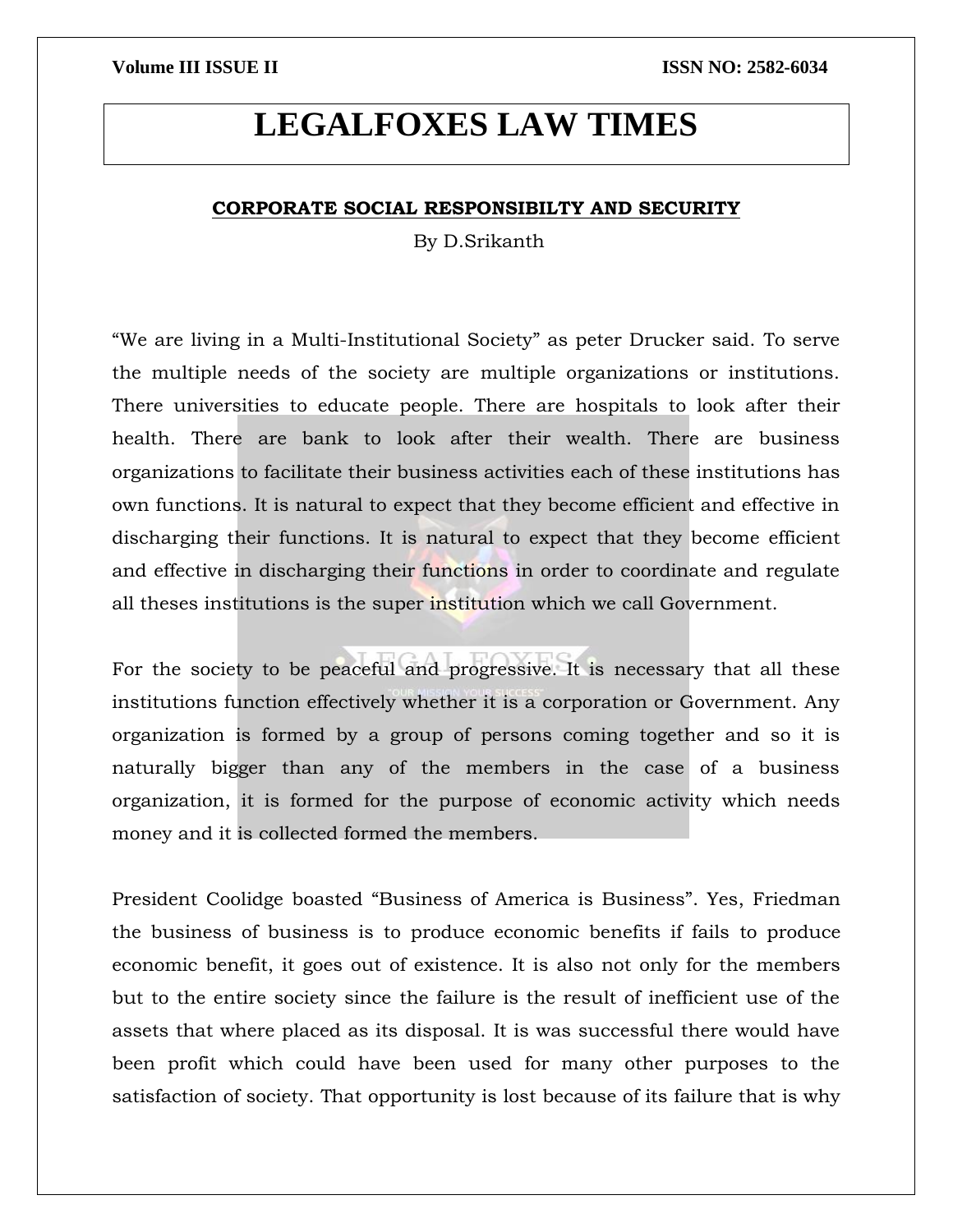it is necessary for the corporation to function efficiently and earn profits. Friedman and Ducker declared that it is the primary criterion of a business organization. Other things are only secondary and consequential, economic scoop less is the purpose for which the management of the corporation is mandated to run the business organization.

The arrived of a business corporation creates waves in the society when n Industry is established people expect to get employment and business opportunities welfare of people is the basic responsibility of Government for that an honorable means of livelihood is to be shown. Employment is the best way for it. That is why the Government are anxious to encourage industries. But industries are not established to provide employment. Their purpose is economic and as prudent management they take minimum number of employees depending on its operations.

Social responsibility is to the people societies are not homogeneous. The people are of different Ideologies, aspirations and at different lends economically and iva a territori intellectually.

No management adds costs voluntarily. Having caused damage, repairing it now cannot claim as discharge of social responsibility. The social responsibility that is involved in governance must be some thing over and above the repair damage caused by itself.

The costs of reducing or preventing pollution must be accepted as costs of operation of an industrial unit, if it becomes uneconomic by that, the industry loses its relevance.

The corporation is a creator of law. It is more helpless than even a minor. A minor has like and dislikes, which he could express. The corporation could not do that even. It depends exclusively on law to protect its interests when the law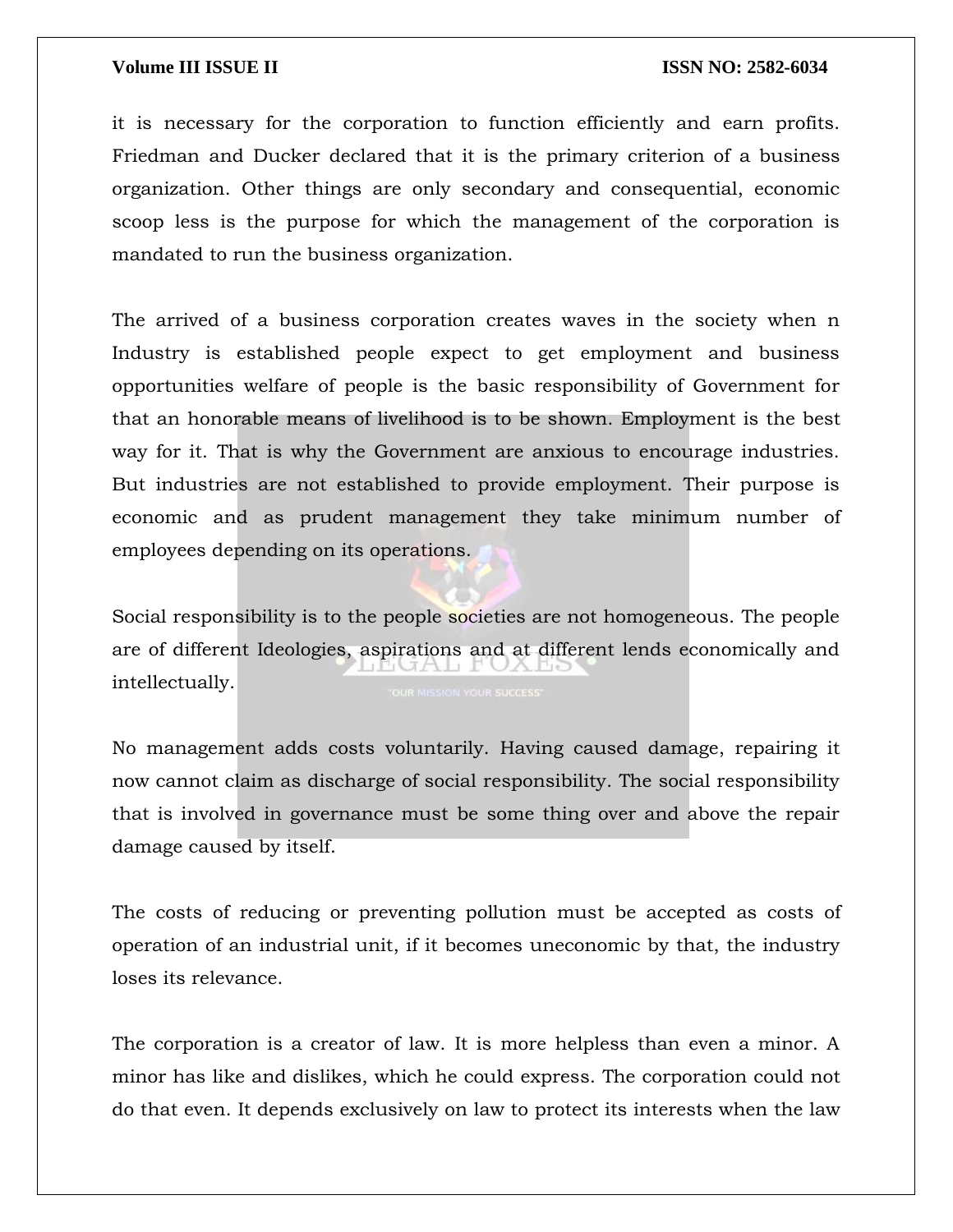provided that the funds and assets of the corporation shall not be used except for its business purposes. It was hailed as a golden rule to protect the interests of the corporation against misuse. So many provisions are made in the companies act to protect the corporation against mismanagement. But now the law has come to a stage where the corporation is being compelled to spend it profits only a part of course for extraneous purposes in the name of social responsibility. The business corporation is not an organization designed for that purpose.

Corporation cannot do anything by themselves. Whatever is done in the name of the corporation is actually done by the manager behind the corporate veil. By making political contributions and charities, the manager is getting credit for it. In fact he is purchasing credit and influence at the expense of the corporation. The political authorities are interested in it and they facilitate it by amending the law to provide fot it. The corporate social responsibility is a new gate that is being opened now to plunder the funds of business organization. The directors are not under obligation to declare a dividend even when the profits are sumptuous. But now they are they under obligation to serve the society at large and show magnanimity at the cost of the corporation to which they have a fiduciary responsibility.

Most of the things that management does as part of its responsibility are being shown as social service. Actually, it is an effort to cover deficiency in management."Fair trade" is an organization that works to ensure reasonable price to farmers. Cadbury's purchases substantial quantities of cocoa that is certified by fair trade. They claim by that they are conscious of their social responsibility to ensure reasonable price farmers

In fact they are obliged to do it ensure regular supply of the product for their business over long periods. Production of coco fell supply between 2006-2008 there were apprehensions that the farmers of cocoa may leave farming and their children were diverting to other lines of life. Fair trade is an organization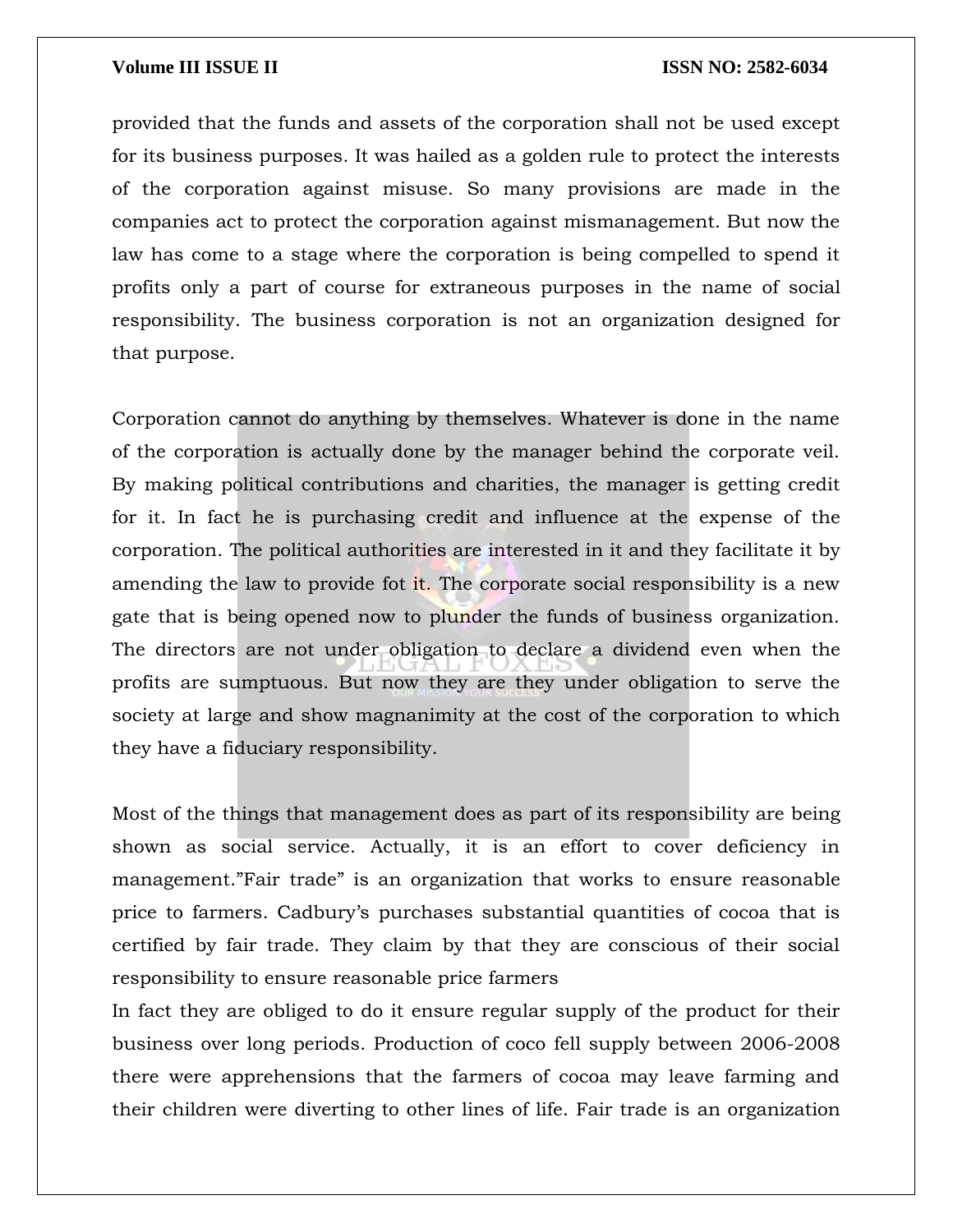that is encouraging investments in cocoa farming and makes it economic. There is business reason for them to keep fair trade in between. The business of Cadbury's is sustainable because the supply of cocoa is sustainable.

There have been strong arguments from different quarters that corporations shell get involved in solving social problems and improve conditions of downtrodden people. Charity is a noble gesture, but only when you do it out of your own accord and at your own expense. You cannot donate funds belonging to others and say that you are magnanimous. Corporate social responsibility amounts to that only.

Strictly speaking it is not wise for the business organization to poke its none in social problems. It is not to be cause Friedman suggested it. By practical experience also it is better if the business organization keeps away from social issue.

The history of amendments of companies act to allow contributions to political parties and charitable causes that whenever there is money there is temptation to catch hold of it by hook or crook. It is particularly so if it belongs to no particular individual. The body corporate is not individual, it cannot safe guard itself except with the help of law. If law itself betrays it. It is helpless. These amendments are worked as enabling provisions. There is no compulsion. But once the possibility is created pressure starts to build up on the management to involve the provision and give something. The management obliges. After all, they are not giving from their pocket. Why should they displease the political anger that one day may become the minister, More over it could enhance the image of the manager that obliged at no cost to him.

Spending by companies on social causes is an age-old habit even before the concept of corporate governance has arrived. It was all voluntary without expecting anything in return. The good will Is a bonus. Shareholders did not